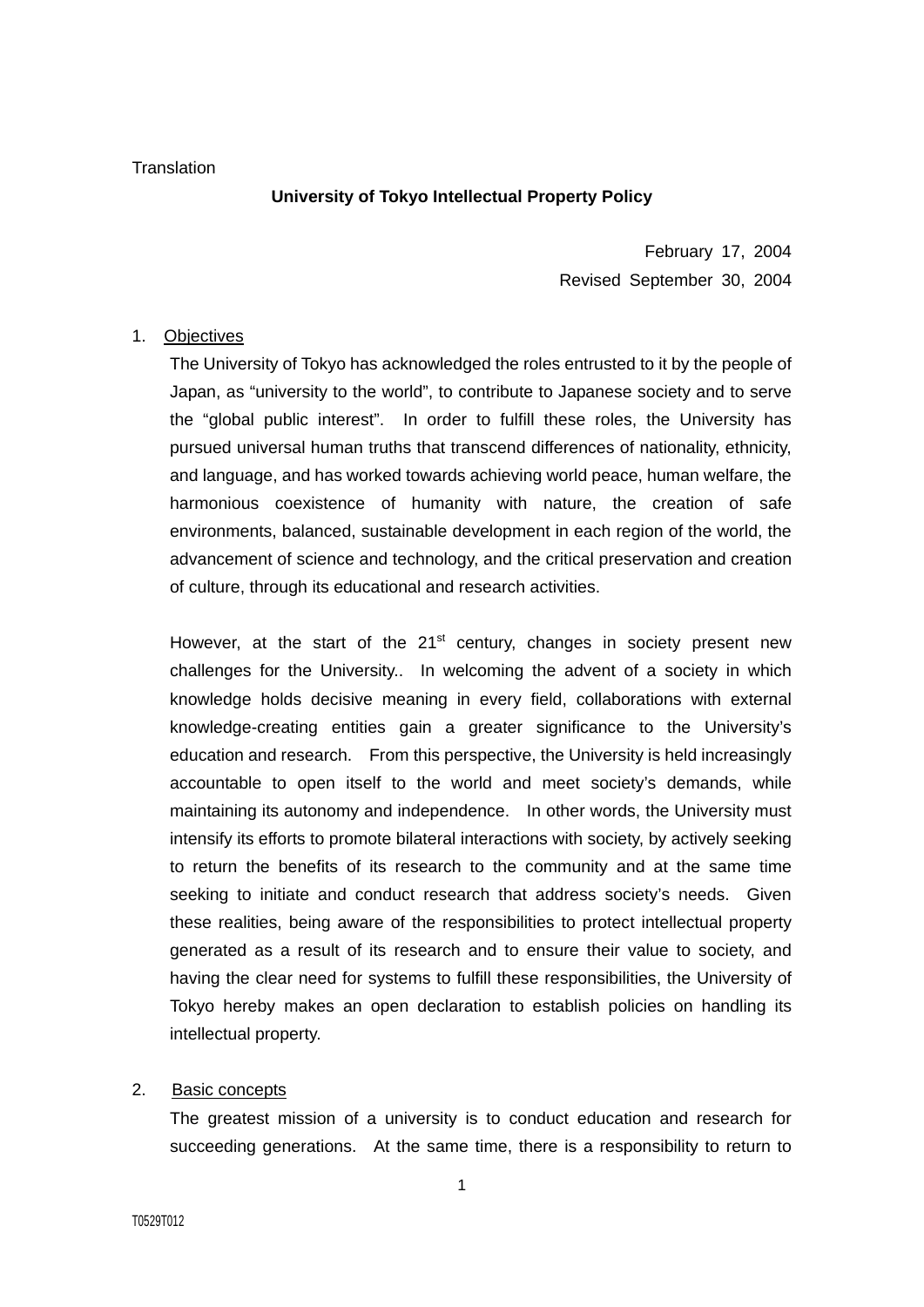society, without delay, the benefits of any results generated by this education and research. These reciprocal interactions with society are of the same importance as education and research.

To facilitate such mutual interactions with society, it is essential to establish and smoothly implement mechanisms to protect, manage, and utilize intellectual property, thereby fostering lively research and allowing the benefits to be returned to the public. This Policy is established to protect and promote the effective use of intellectual property relating to knowledge created at the University of Tokyo.

All the faculty members of the University of Tokyo and those holding equivalent positions are responsible for reporting in accordance with this Policy, and for all matters related to this Policy.

### 3. Ownership and transfer of intellectual property

When handling intellectual property created at the University, it is important to consider diverse matters such as contributing to the international public in the context of increasing globalization, and strengthening Japanese international competitiveness as well as that of the University of Tokyo itself. Giving due consideration to these diverse goals, members of the University are obligated to pursue the most effective means of applying intellectual property derived from their work to the greatest possible public benefit.

When an intellectually created result is considered worthy of protection as intellectual property, it is appropriate to promote its dissemination, use it for public benefit, and establish systems that allow revenue from its application to be invested in new research and development.

Both faculty members and the institution itself have an obligation to return to the public the benefits of intellectual property derived from publicly-funded work at the University of Tokyo. In principle, the University believes that ensuring the most appropriate means of management and implementation of such intellectual property requires ownership by the University.

Based on this framework, the University of Tokyo will establish a system for the management and use of intellectual property derived from its intramural activities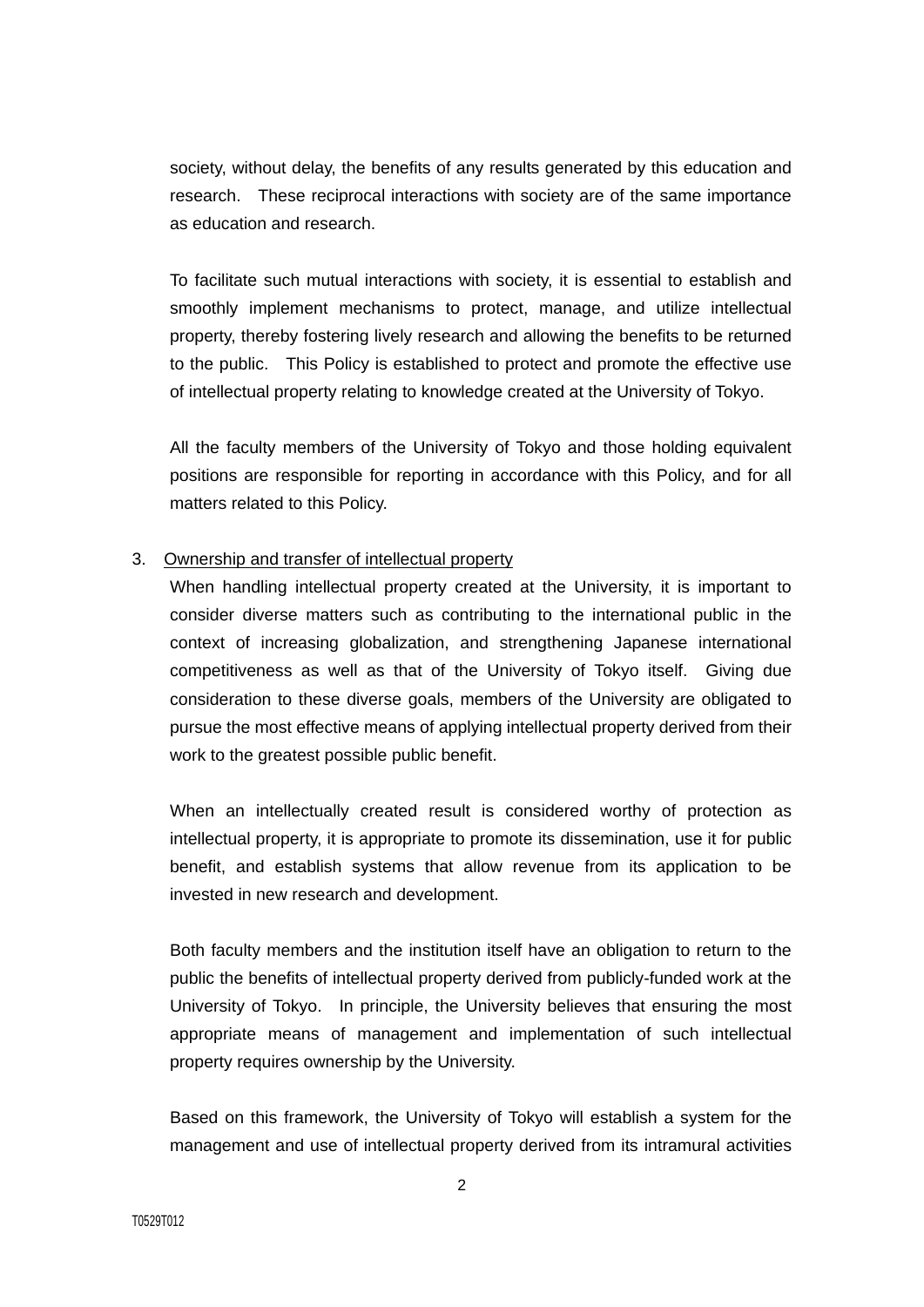and for the resolution of disputes involving such intellectual property. This system will be established to protect the rights and reputations of the members who create intellectual property, eliminate obstacles against education and research such as the administration of rights and clerical implementation, and contribute to society through the use of intellectual property, resulting in the appropriate return of technology transfer revenue and thereby providing incentive to the creators of intellectual property and thus further enabling the promotion of research efforts as new sources of social benefit.

# 4. Handling of intellectual property

# (1) Intellectual property subject to institutional management and use

Intellectual property can be roughly divided into two groups: intellectually created products, and marks for trade. The basic policy described herein applies to intellectual products derived from research conducted by University faculty members, while marks for trade are outside its scope. Intellectual property rights include patent rights, utility model rights, design rights, copyright, circuit layout exploitation rights, plant breeders' rights (as set forth in the Seedling Law), as well as rights involving know-how and materials developed by research activities. The University of Tokyo must have clear policies regarding these intellectual property rights. However, as the approaches to handling these different types of intellectual property rights vary, it would be difficult to use a single method. For this reason, the University will establish means of managing and using intellectual property specific to each individual category.

# (2) Basic policies regarding the institutional management and use of patent and similar rights

The basic policies of the University of Tokyo for handling patent rights and utility model rights are set forth in the following. Design rights and plant breeders' rights will be handled similarly, with details to be separately decided.

i) Submitting work-related inventions Inventions and utility models (collectively, "Inventions") derived from research conducted using public or university funds, or those conducted at the University facilities, are considered potential objects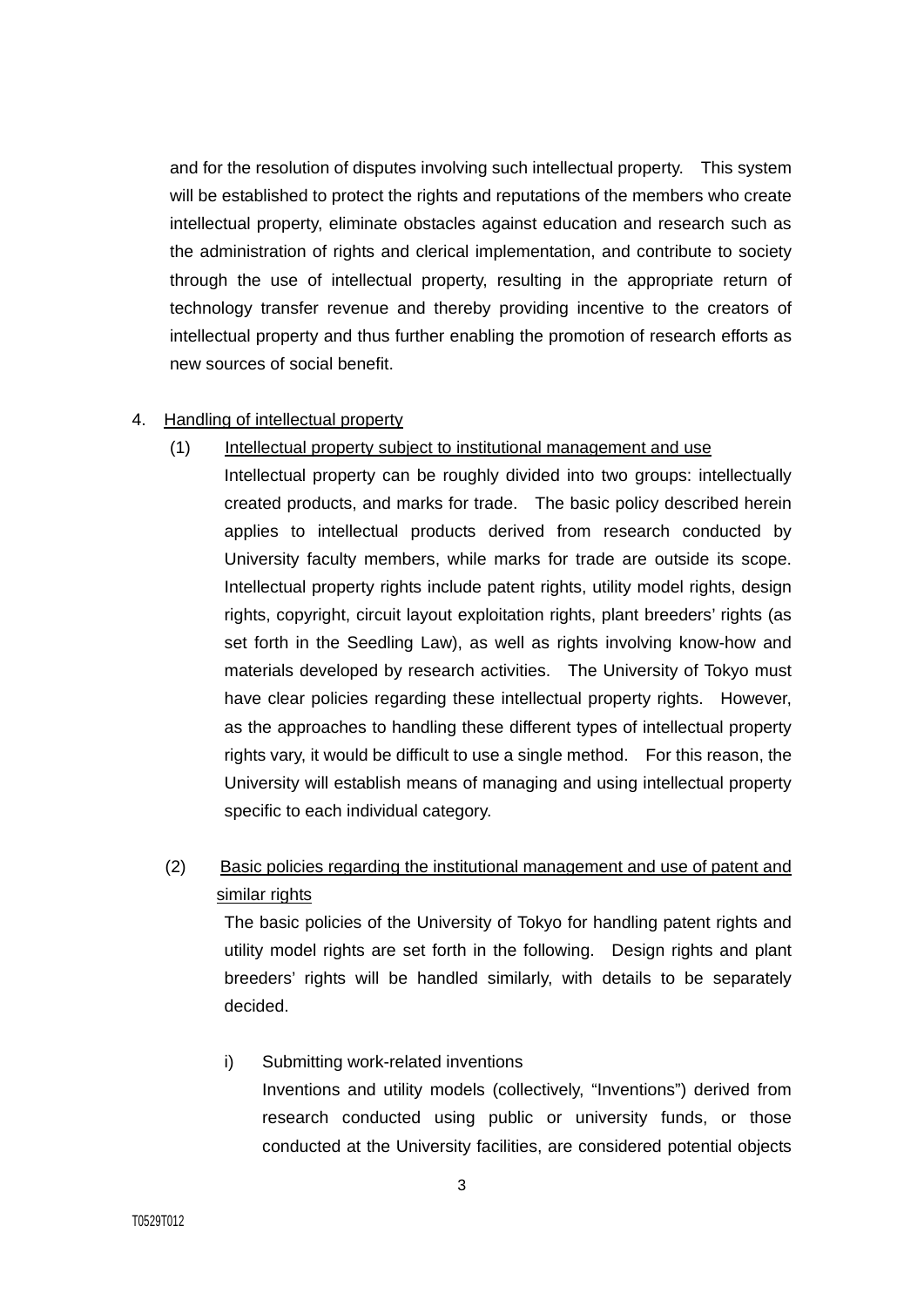of ownership by the University of Tokyo, and are viewed by the University of Tokyo as work-related inventions.

When any person subject to the policies in this document makes an Invention, that person must promptly report to the respective department. The Intellectual Property Office in each department will make timely judgments regarding whether a reported Invention qualifies as a work-related invention. A submission adjudged by a departmental Intellectual Property Office to be a work-related invention will be promptly forwarded to the Office of University Corporate Relations, the Office of Intellectual Property, University of Tokyo.

### ii) Judgments regarding institutional ownership

The Office of University Corporate Relations, the Office of Intellectual Property, University of Tokyo will make timely decisions regarding whether to assign to the University ownership of work-related inventions forwarded from departmental Intellectual Property Offices. The above decisions depend upon commercial utility, novelty, non-obviousness, public benefit, revenue potential, costs for registration and the other aspects of intellectual property rights. To ensure objectivity, surveys and other similar work will be outsourced, and a system will be developed to confirm opinions used in the decision-making process. However, final decisions regarding University ownership will be made by the Office of University Corporate Relations, the Office of Intellectual Property, University of Tokyo.

The inventor is responsible for handling all cases adjudged not to be assigned to the University. In such cases, if the inventor decides to pursue the acquisition of intellectual property rights and use the Invention privately, a report of such activities must be submitted to the Office of University Corporate Relations, the Office of Intellectual Property, University of Tokyo.

iii) Ownership, management, and use of joint research results It is expected that a considerable amount of intellectual property at the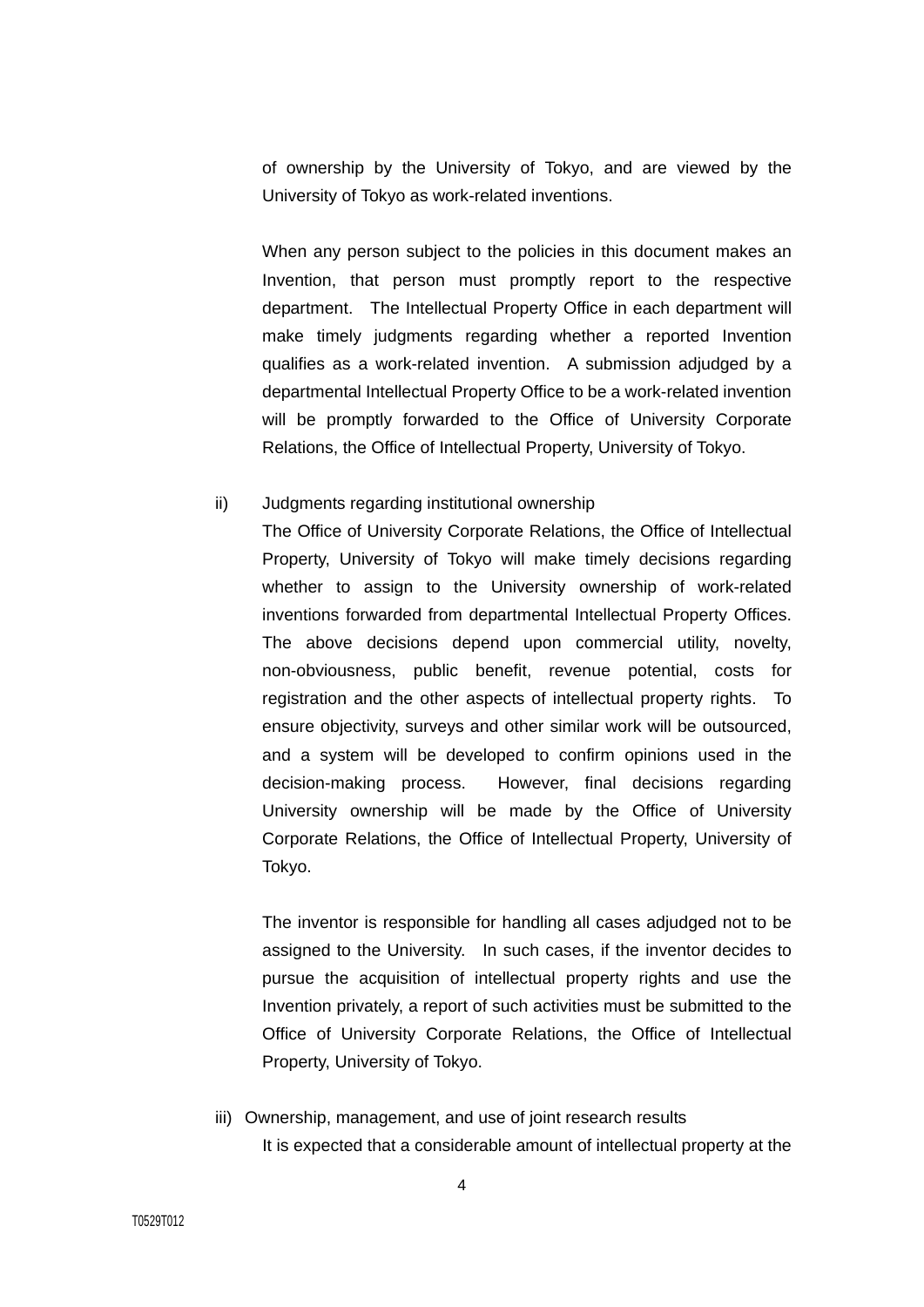University will relate to Inventions resulting from joint research with private corporations and other entities. In such cases, an appropriate joint research agreement should be signed, and filings for intellectual property rights should be made jointly. Such cases require a flexible managing system to aid in determining the shares of intellectual property rights ownership in accordance with the degrees of contribution by respective joint researchers, the appropriate sharing of filing costs considering the manner of use, and other related matters. Furthermore, flexible means of assigning shares of ownership are needed to appropriately divide roles among joint applicants of intellectual property rights and to effectively use Inventions. Negotiations and binding contracts are indispensable to this process.

The University of Tokyo will establish a flexible system to accommodate such cases and their working processes, including outsourcing. In order to execute an appropriate joint research agreement, the University of Tokyo will confirm the priority of exploitation rights by the joint researchers upon such execution, and will execute a joint application agreement and license agreement when the benefits of the joint research are generated. At the same time, the University will make efforts to inform private joint researchers that the University will not use the results on its own and that it has the mission to return the benefits to the community without delay, and will make efforts to execute a proper joint application and license agreement to accommodate this mission.

#### iv) Promoting the use of University-owned Inventions

The University will make active efforts with joint applicants and external Technology Licensing Organizations (TLOs) to broadly utilize its intellectual property. The manner of using intellectual property held by the University is based on due consideration of the support of the University by national public funds and the corresponding obligation of accountability for its activities. Thus, costs for managing and using University-owned Inventions, such as those relating to the acquisition of intellectual property rights, transfer of rights, and resolution of disputes, should ultimately be recovered from technology transfer revenues. For this purpose, continuous, appropriate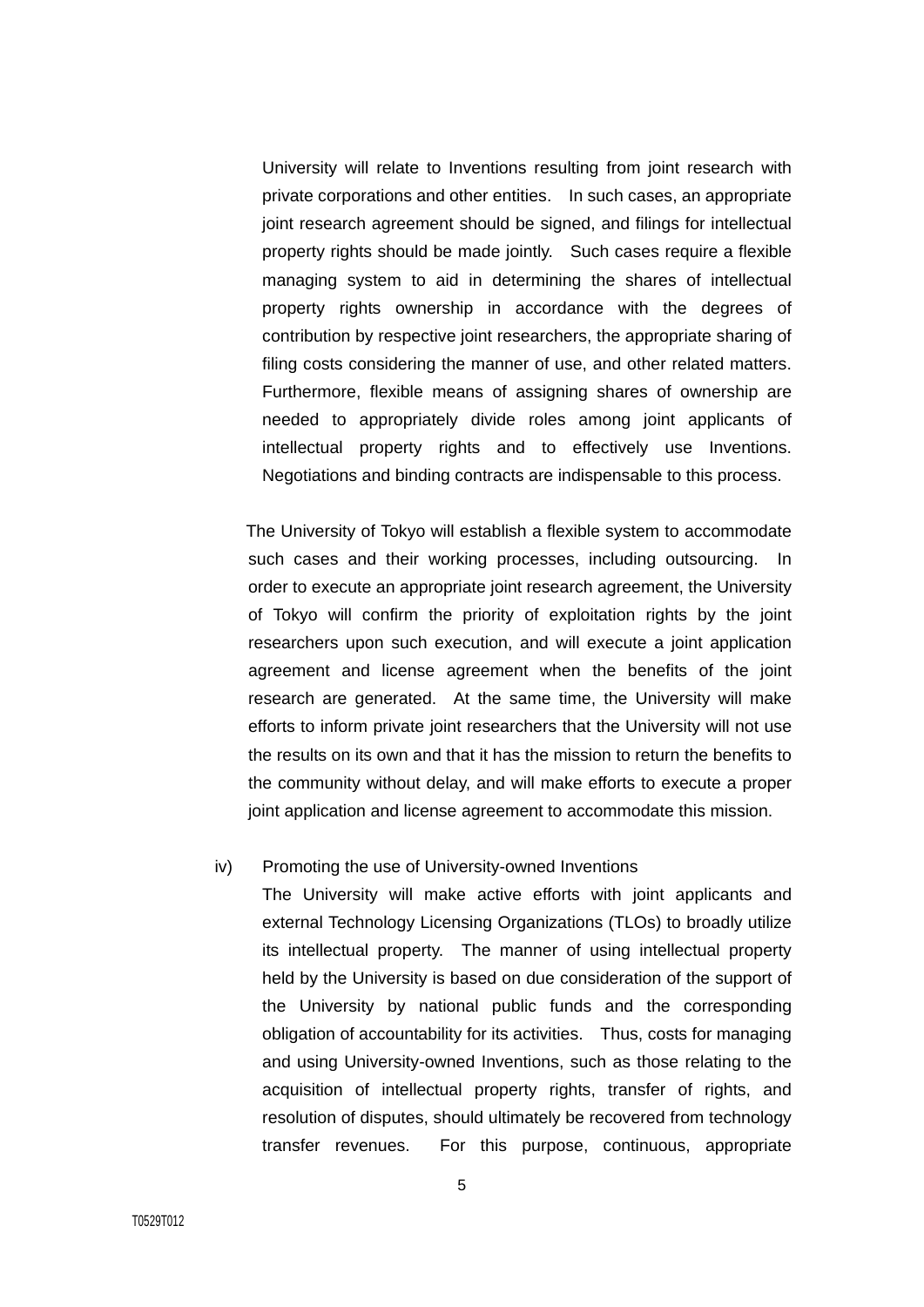evaluation of University-owned Inventions will be required.

Furthermore, as a means of returning intellectually created results to the community, the University of Tokyo will positively utilize new enterprises founded by Inventions. In order to support such new enterprises, the University will cooperate with technology transfer organizations.

v) Incentives for inventors

Revenue from the technology transfer of intellectual property from University-owned Inventions will be divided among individual inventors, laboratories, departments, and the University, based on an appropriate fixed ratio after deducting costs for the acquisition or transfer of intellectual property rights. Costs for the resolution of disputes will be handled separately.

# vi) Academic use of University-owned Inventions

The University will properly handle the purely academic use of Inventions it owns, including granting permission to use such Inventions free of charge, giving due consideration to the main objective of University knowledge-creation activities, which is to promote continuous advances in research and development.

# 5. Basic policy for intellectual property rights other than patent rights

With regard to intellectual property rights other than patent rights, such as copyright, circuit layout exploitation rights, rights relating to know-how, and rights relating to materials developed during research, those benefits will be returned to the community by separate rules in details which provide the lines between those managed and used by the University and those managed and used by the individual faculty member, giving due consideration to the specific characteristics of the respective intellectual property rights.

# 6. Enforcement of the management and exploitation of intellectual property rights

The Office of University Corporate Relations, the Office of Intellectual Property, University of Tokyo will manage and use intellectual property rights in cooperation with departmental intellectual property offices, external TLOs, and consultants on